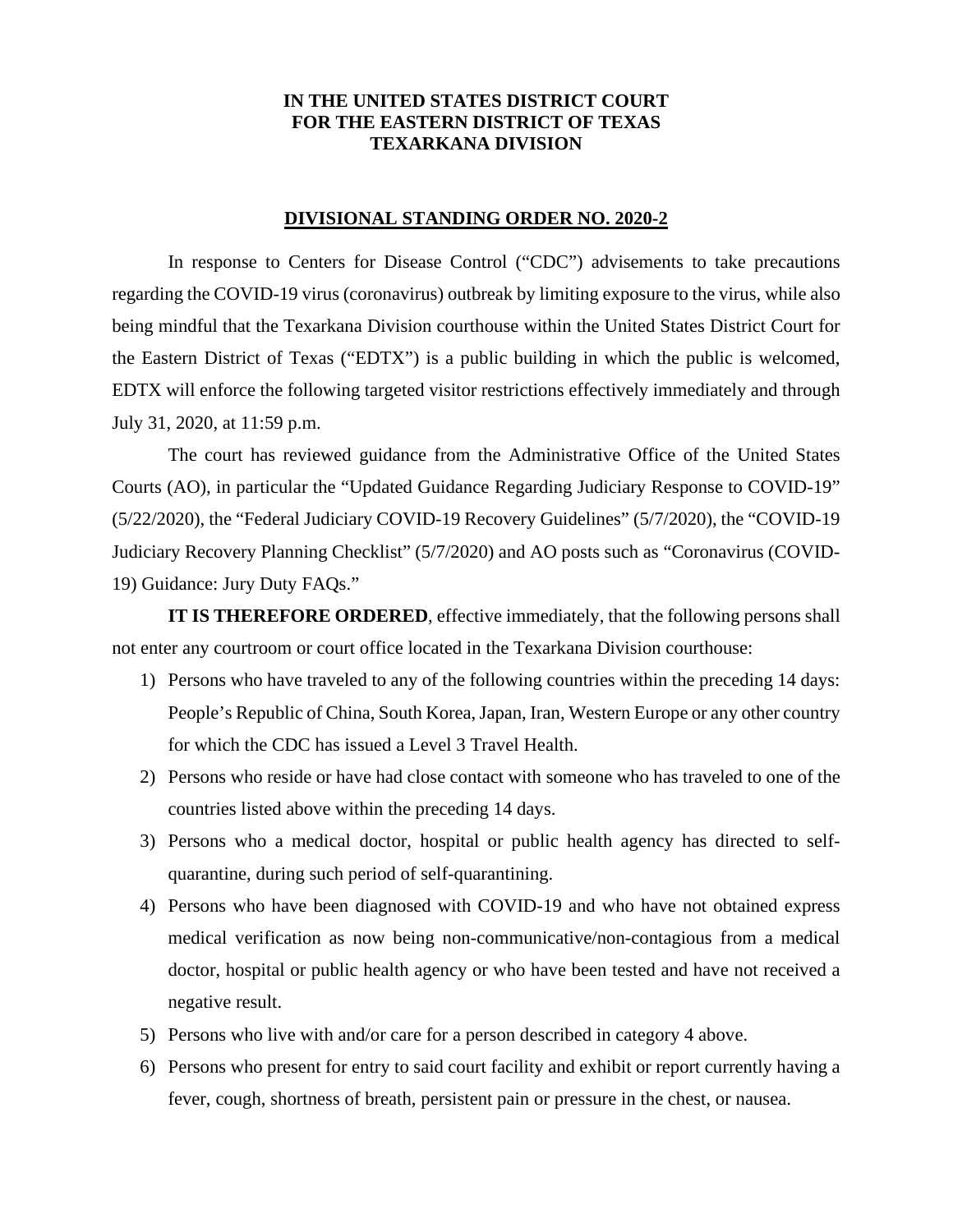**IT IS ORDERED** that all Texarkana, Texas Court Security Officers ("CSOs"), following substantive guidance from this Order and administrative guidance from the United States Marshal for EDTX, shall deny entry to anyone attempting to enter said court facility in violation of these protocols. In the event of any uncertainty as to a person's ability to gain entrance to the court facility hereunder, the CSOs shall immediately contact the U.S. Marshal for EDTX or his designated Deputy Marshal for a determination, which shall control.

**IT IS FURTHER ORDERED** that during jury selection, while any jury trial is being conducted, while any hearing is being conducted, or while any mediation is being conducted, those persons who are not barred by one of the exclusions described in above must wear an appropriate face mask or covering while inside the courthouse in courtrooms, jury rooms, public hallways, public restrooms and elevators unless excused from this requirement by the judge or the mediator. Persons other than jurors must supply their own masks or face coverings.

If you are scheduled or required to appear in district court or magistrate court during the period of this order and you are unable to gain entry because of these targeted visitor restrictions, you should proceed as follows:

- If you are represented by an attorney, please contact your attorney.
- If you are an attorney scheduled to appear in court before a judge, please contact the respective chambers directly by telephone. Telephone contact information for the Texarkana Division is available at: http://www.txed.uscourts.gov/.
- If you are scheduled to meet with a probation or pretrial services officer, please contact the Probation and Pretrial Services Office directly for guidance and instructions.
- For any other District Court matters, please contact the Texarkana Deputy Clerk in Charge at (903) 794-8561 or the EDTX Clerk of Court at (903) 590-1111 in Tyler, Texas.

Upon entry into the courthouse, all persons must maintain appropriate distancing from others in the courthouse, to include sitting at the location assigned by a member of the court staff. Each person must follow instructions of the court staff and CSOs to aid in maintaining distance in the courthouse.

**IT IS ORDERED** that each courtroom within the courthouse has specific requirements as to spectators during a trial or hearing, and access is available on a first-come, first-served basis.

**IT IS ORDERED** that, unless extended by subsequent order, these restrictions shall remain in place until July 31, 2020, at 11:59 p.m., when they shall automatically expire. After this